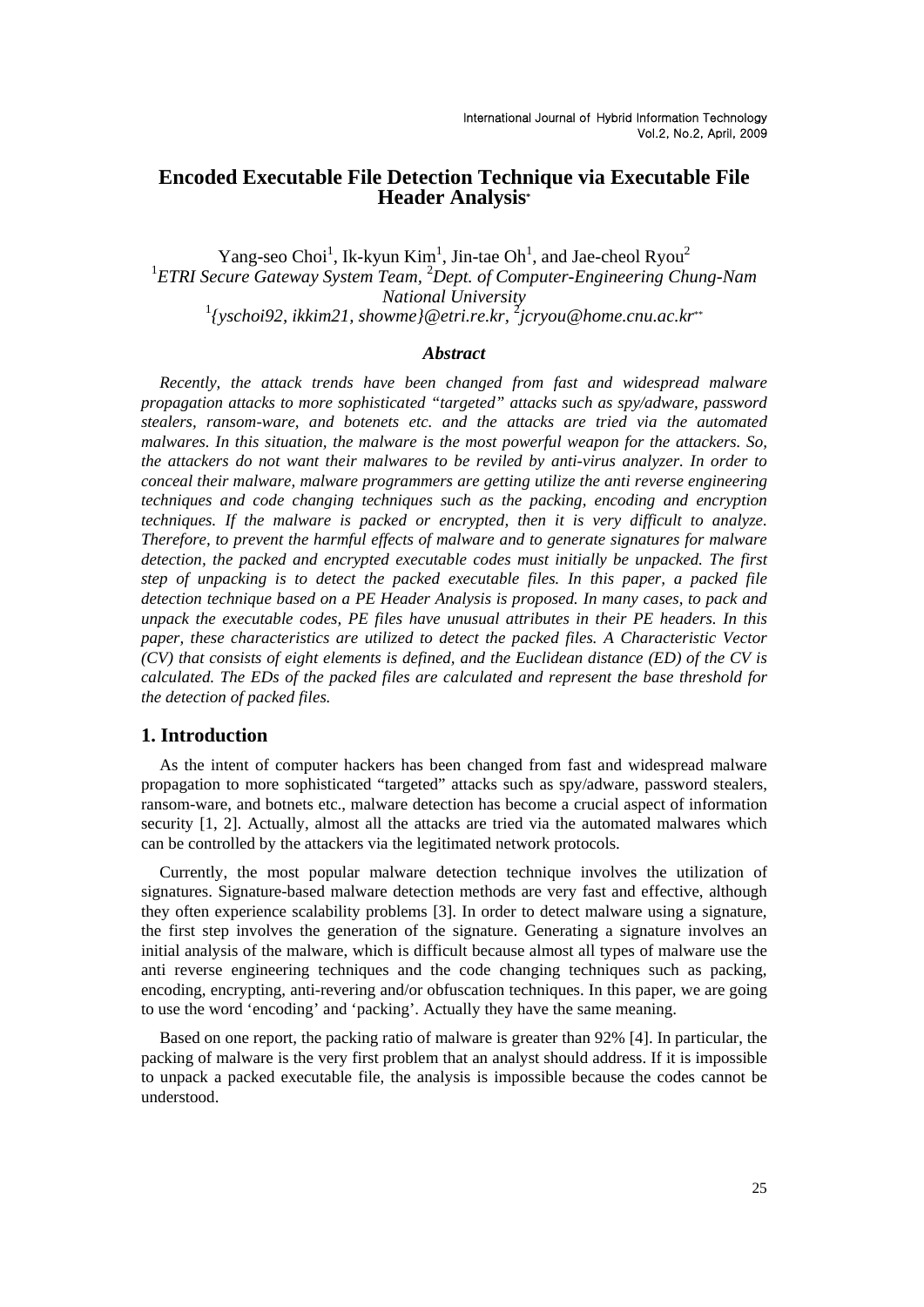The very first step in the unpacking of packed file is to detect packed executable files. Recently, many researchers and analysts have focused on packed file detection techniques. In this paper, however, a new lightweight packed PE file detection technique based on the characteristics of the headers of PE files is introduced.

Packed PE files were analyzed using the proposed technique. It was found that nearly every type of packed PE file with common characteristics in the PE header that differ from the normal files which are not packed can be detected. For example, with a packed file, it is necessary to unpack the packed codes to execute the intended original codes. To unpack and rewrite the codes, the code section should contain both executable and writable attributes simultaneously. Typically, however, normal PE files do not contain sections of executable and writable attributes together.

In this paper, the encoded executable file detection technique utilizes these differences between the packed and normal files. To present the different features of the packed and nonpacked headers of PE files effectively, the Characteristic Vector (CV) is defined, which consists of eight elements that can show these differences effectively. It calculates the Euclidean distance (ED) [6] with the CV of a given PE file and classifies the PE file as "Packed" or "Non-Packed". It shows very good performance, as it checks only the selected eight characteristics. Additionally, the overhead of the calculation of the Euclidean distance is very low.

This paper is constructed as follows. In the next section, related works are discussed. Section 3 summarizes the Windows PE file format. In section 4, the background is given of the author's work on packed PE file detection. The experimental results are explained in section 5. Conclusions and a discussion of future works are given in section 6.

# **2. Related Works**

### **2.1. Using entropy analysis to find encrypted and packed malware [9]**

Lyda and Hamrock present an encrypted and packed malware detection technique based on entropy analysis. In their paper, they analyzed packed PE files via the byte distribution.

A set of metrics are developed that analysts can use to generalize the entropy attributes of packed or encrypted executable and thus distinguish them from native (non-packed or unencrypted) executables. As such, this methodology computes entropy at a naive model level, in which entropy is computed based only on the occurrence frequency of certain bytes of an executable without considering how these bytes were produced.

Entropy analysis examines the statistical variation in malware executables, enabling analysts to identify packed and encrypted samples quickly and efficiently.

### **2.2. PEiD[10]**

PEiD is most commonly used with signature-based packers, cryptors and compilers for PE file detection. At present, it can detect more than 600 different signatures in PE files. PEiD is unique in some regard when compared to other identifiers. Its detection rates are pretty good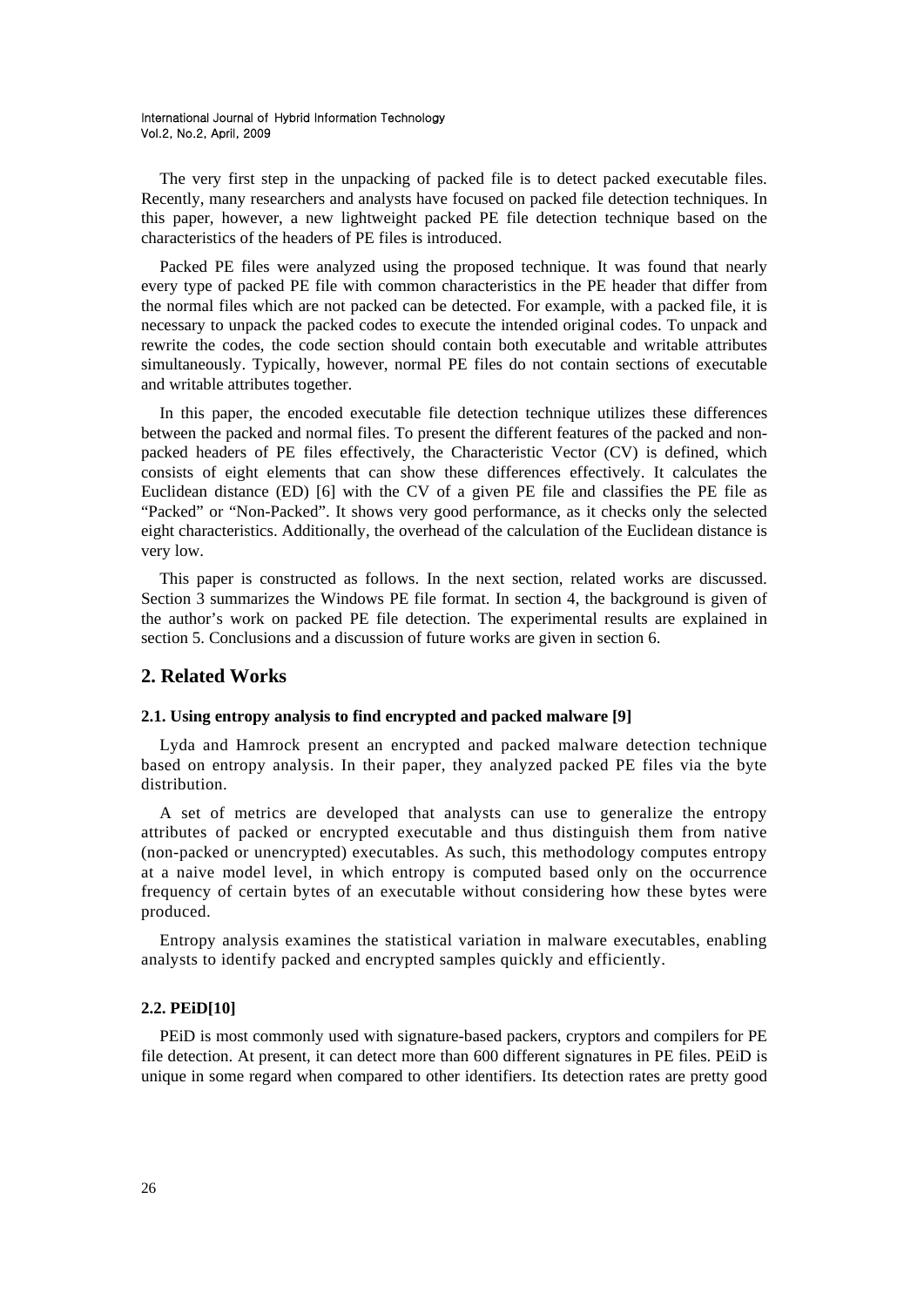among the current identifiers. Moreover, it has a plugin interface that supports plugins such as Generic OEP Finder and Krypto ANALyzer. Finally, it is free and easy to use.

In this paper, the packed file detection results re compared with those of PEiD, which adopts the newest packer DB.

| <b>WH</b> PEID v0.94                                                                                      |          | l o                      |               |  |
|-----------------------------------------------------------------------------------------------------------|----------|--------------------------|---------------|--|
| G:₩개인자료₩설치₩과제관련₩PEiD-0.94-20060510₩PEiD.exe<br>File:<br>المعقبا                                           |          |                          |               |  |
| Entrypoint:                                                                                               | 00001000 | EP Section:<br>.text     | l>.           |  |
| File Offset:                                                                                              | 00000400 | First Bytes: B8,64,A4,47 | l>.           |  |
| Linker Info: 7.10                                                                                         |          | Subsystem: Win32 GUI     | $\rightarrow$ |  |
| PECompact 2.x -> Jeremy Collake<br>Task Viewer<br>Multi Scan<br>About<br>Options<br>Exit<br>V Stay on top |          |                          |               |  |

Figure 1. PEiD [10]

### **2.3. Ollydbg[11]**

OllyDbg is a debugger that emphasizes binary code analysis, which is useful when source code is not available. It traces registers, recognizes procedures, API calls, switches, tables, constants and strings, as well as locates routines from object files and libraries. According to the program's help file, version 1.10 is the final 1.x release. Version 2.0 is in development and is being written from the ground up. The software is free of cost, but the shareware license requires users to register with the author. OllyDbg is only available in 32-bit binaries. OllyDbg shows the message box that the input file is packed when the file is detected as a packed or encrypted file.

## **2.4. Exeinfo PE[45]**

Exeinfo PE is an ongoing work for packed PE file detection and PE header information extraction. It shows the entrypoint, file offset, compiler information and the unpack information of the input file.

|                                                                             | Exeinfo PE - ver.0.0.2.1 by A.S.L - 450 sign 2008.11.05          | $=$                                   |  |  |  |
|-----------------------------------------------------------------------------|------------------------------------------------------------------|---------------------------------------|--|--|--|
|                                                                             | File: 123123.exe                                                 | $\sim$                                |  |  |  |
|                                                                             | Entry Point: 00174EC0<br>00 <sup>1</sup>                         | EP Section : CODE<br>75MB<br>$\cdots$ |  |  |  |
|                                                                             | File Offset: 001742C0                                            | Plug<br>First Bytes: 55.8B.EC.83.C4   |  |  |  |
|                                                                             | Linker Info: $2.25$                                              | SubSystem: Win32 GUI<br><b>ABout</b>  |  |  |  |
|                                                                             | File Size:<br>00204400h<br>≺∣                                    | Overlay:<br>NO 00000000<br>Options    |  |  |  |
|                                                                             | <b>Image is 32bit executable</b>                                 | RES/OVL: 21 / 0 % 1992<br>Exit        |  |  |  |
| Borland Delphi (2.0 - 7.0) 1992 - www.borland.com                           |                                                                  |                                       |  |  |  |
|                                                                             | <b>Rip</b><br>Lamer Info - Help Hint - Unpack info<br>5 ms.<br>掌 |                                       |  |  |  |
| ထော<br>not packed, try disassemble OllyDbg (www.ollydbg.de) or WD32dsm<br>> |                                                                  |                                       |  |  |  |

Figure 2. Exeinfo PE [45]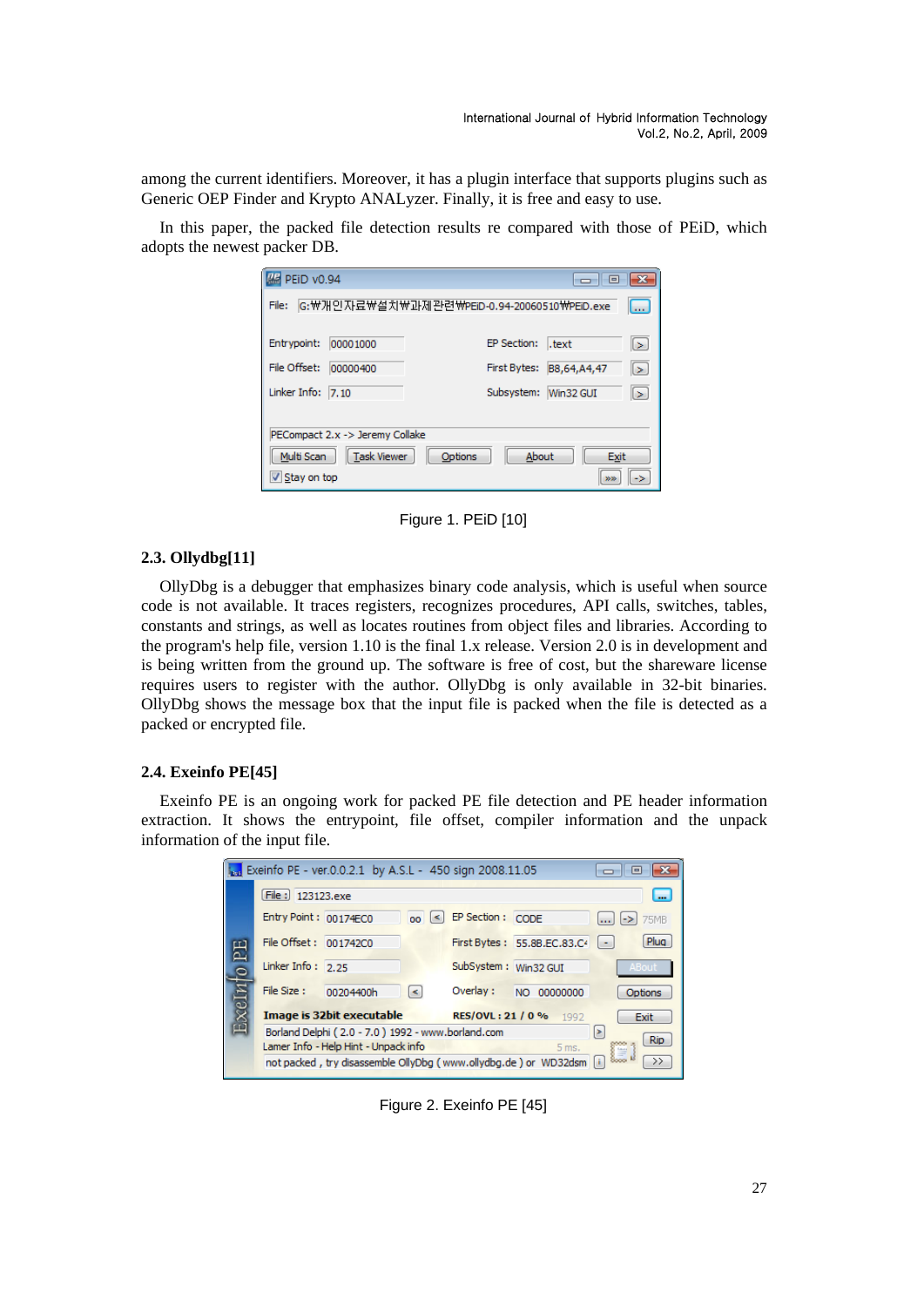# **3. PE file format**

There are many types of executable files. Every operating system has its own executable file formats. For example, there are PE files for Windows NT or XP, ELF files for Linux, and COM files for MS-DOS. In this paper, only the Windows PE files are addressed, as currently, most malware targets are MS-Windows systems, and the PE files represent the main route of implementation.



Figure 3. Windows PE File Format [7]

In Figure 3, the Windows PE file format is illustrated. As shown in Figure 3, a Windows PE file consists of four parts, a DOS header and related data, NT headers, a section table, and section data. In these parts, there are numerous attributes for PE file executions. The value of each attribute has its normal range, and some attributes are related to other attributes. Hence, one value of one attribute can be affected by the value of another attribute. In normal PE files, the relationship is very tight. For example, if the "Characteristics" attribute of a section has the "IMAGE\_SCN\_CNT\_CODE" flag, it usually also has the "IMAGE\_SCN\_MEM\_EXECUTE" flag, as the executable part is typically the code. However, if a file is packed, some relationships between the attributes are broken. In this paper, this feature is utilized to detect packed PE files.

# **4. PE Header Analysis-based packed file Detection**

This paper proposes the PE file Header Analysis-based packed or encoded file Detection technique. It utilizes the differences between the attributes of normal and packed files in the PE file header.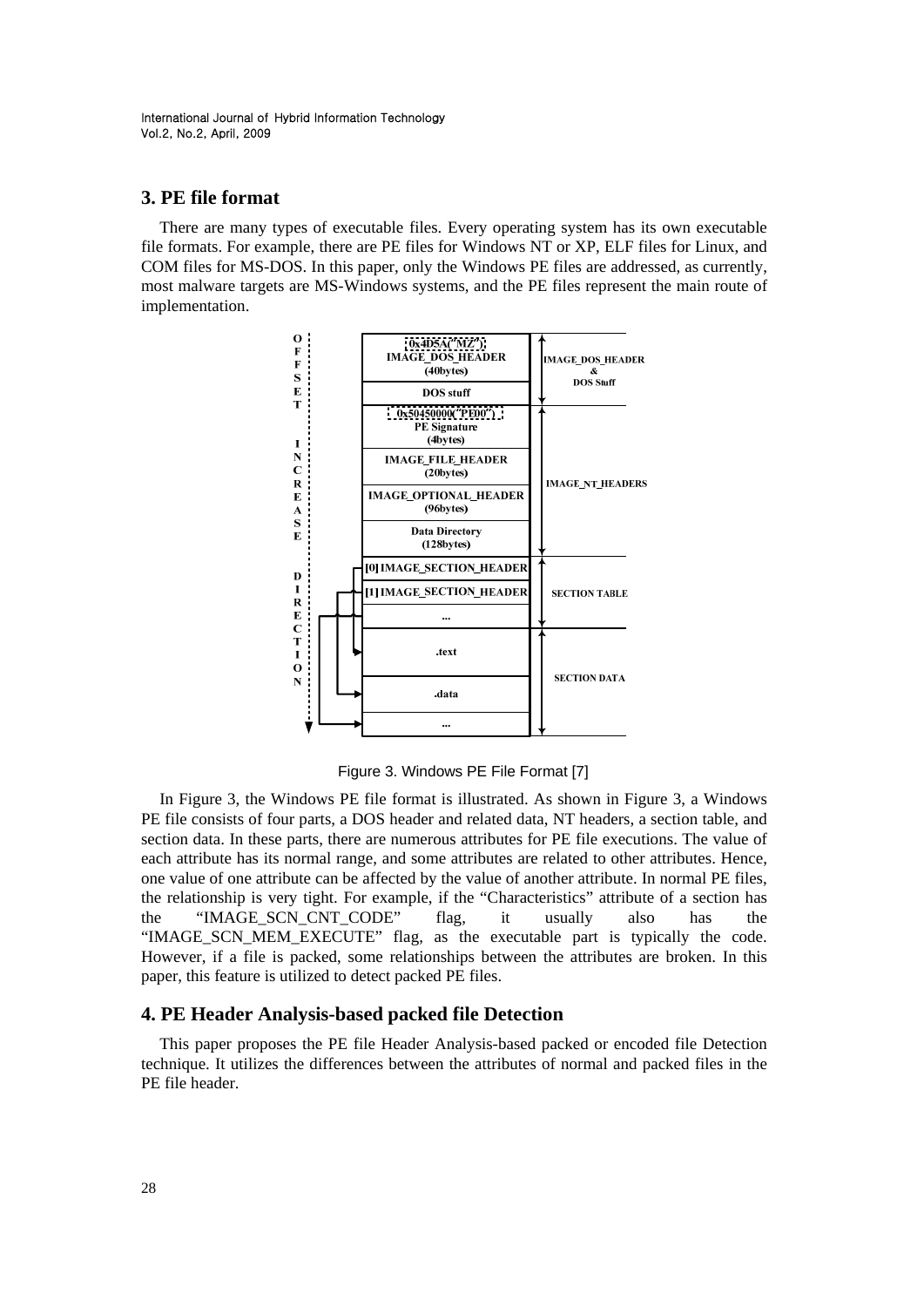### **4.1. Characteristic vectors**

In order to describe the characteristics of a normal and a packed PE file, eight characteristic values (V) are selected from the attributes and status of the PE file header. With these values, the characteristic vector CV for file F is defined as follows:

$$
CV_F = \{V_{F,1}, V_{F,2}, \dots V_{F,8}\}\tag{1}
$$

Each characteristic value is depicted in Table 1.

| Table 1. Characteristic Values |                                                                                                         |  |  |  |
|--------------------------------|---------------------------------------------------------------------------------------------------------|--|--|--|
| Characteristic<br>Values       | Description                                                                                             |  |  |  |
| $V_{F,I}$                      | The number of executable $\&$ writable sections                                                         |  |  |  |
| $V_{F,2}$                      | The number of the sections which is executable but not a code, or<br>which is not executable but a code |  |  |  |
| $V_{F,3}$                      | The number of the section which name is not printable                                                   |  |  |  |
| $V_{F,4}$                      | If there is NO executable sections, it is 1                                                             |  |  |  |
| $V_{F,5}$                      | If the sum of every section's size is bigger than the file size, it is 1                                |  |  |  |
| $V_{F,6}$                      | If the position of the PE signature is less than the size of<br>IMAGE_DOS_HEADER, it is 1               |  |  |  |
| $V_{F,7}$                      | If the section of entrypoint isn't executable, it is 1                                                  |  |  |  |
| $V_{F,8}$                      | If the section of entrypoint isn't code, it is 1                                                        |  |  |  |

These characteristic values are selected via heuristic analysis of the value of each field in normal and packed PE files. Upon the first analysis, the values of all the fields of the headers of normal and packed PE files are extracted and comparisons are made of the differences between the values. Some fields contain completely different values while some other values are identical. Based on the extracted values, the characteristic values are selected.

| Table 2. Average Characteristic Values |                                 |                           |                   |          |                             |                 |
|----------------------------------------|---------------------------------|---------------------------|-------------------|----------|-----------------------------|-----------------|
|                                        |                                 | ${\bf V_{F.4}}$           | $V_{F.5}$         | $V_{FA}$ | $\mathbf{V}_{\mathbf{F}}$ 7 | ${\bf V_{F.8}}$ |
|                                        |                                 | 0.17                      | 0.08              | 0.15     | 0.27                        | 0.51            |
|                                        | 0.00                            | 0.00                      | 0.00              | 0.00     | 0.00                        | 0.00            |
|                                        | ${\bf v_{F.1}}$<br>2.56<br>0.00 | $V_{F,2}$<br>1.36<br>0.00 | $V_{F,3}$<br>1.41 |          |                             |                 |

The average characteristic values were fetched from 100 packed files and 100 non-packed files. The results are shown in Table 2. Table 2 shows that the differences between packed files and non-packed files are very large.

Actually each characteristic has special mean. In  $V_{F,l}$ , executable and writable section means that a executable section could be modified during the running time. It is the packed file's typical characteristic. Therefore if there are many executable and writable sections then we can say that the file could be the packed executable file with high possibilities.  $V_{F,2}$  means that a certain section is modified intentionally for anti reversing techniques. Therefore, if  $V_{F,2}$ is found then we can say the executable code is modified.  $V_{F,3}$  is frequently occurred when a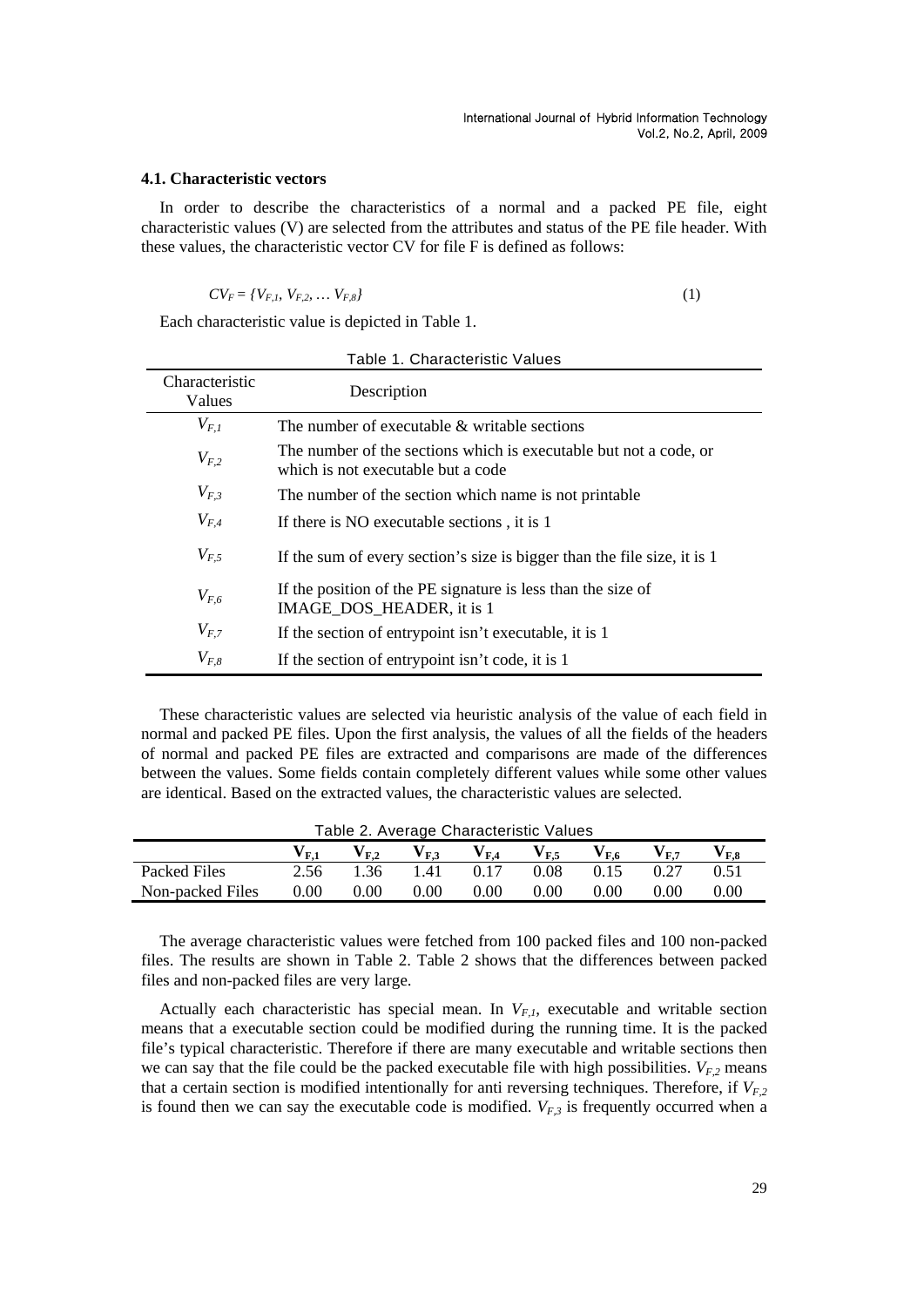special pack algorithm is adopted. Basically, the section name should be a printable character string but if a special pack algorithm is adopted then the name is changed. Some pack algorithm changes the section itself, so some times it creates several sections. When a new section is created by a pack algorithm, the attributes of some sections are set as abnormal status. One of them is executable section setting. Just like  $V_{FA}$  some pack algorithm forgets to set the executable characteristic on a code section.  $V_{F,5}$  and  $V_{F,6}$  are about the size calculation and resizing problem of the created sections.  $V_{F,7}$  and  $V_{F,8}$  are about the entrypoint setting problem.

### **4.2. Euclidean distance**

Now, we can differentiate a PE file by the Characteristic Vector CV. It means that the CV is a kind of a files signature and characteristics about how close from packed PE file. Therefore, if we can quantify the total distance of a CV, then it means that the file is close to packed PE file that much.

For the quantifying, we choose the Euclidean distance. With the CVs, the Euclidean distance (*ED(F)*) of a PE file F is defined. The definition is as follows:

$$
ED(F) = \sqrt{\sum_{i=1}^{8} (V_{F,i})^{2}}
$$
 (2)

The decision that a PE file is packed would be done with a threshold value. For that, the Euclidean distances of sample 100 packed PE files were calculated to determine the minimum threshold. The calculated EDs are shown in Figure 4.

The smallest ED value among those 100 packed PE files is 1.414214. Hence, the minimum threshold of the Euclidean distance of a packed file is determined heuristically as 1.4.



Figure 4. Euclidean Distances for 100 packed files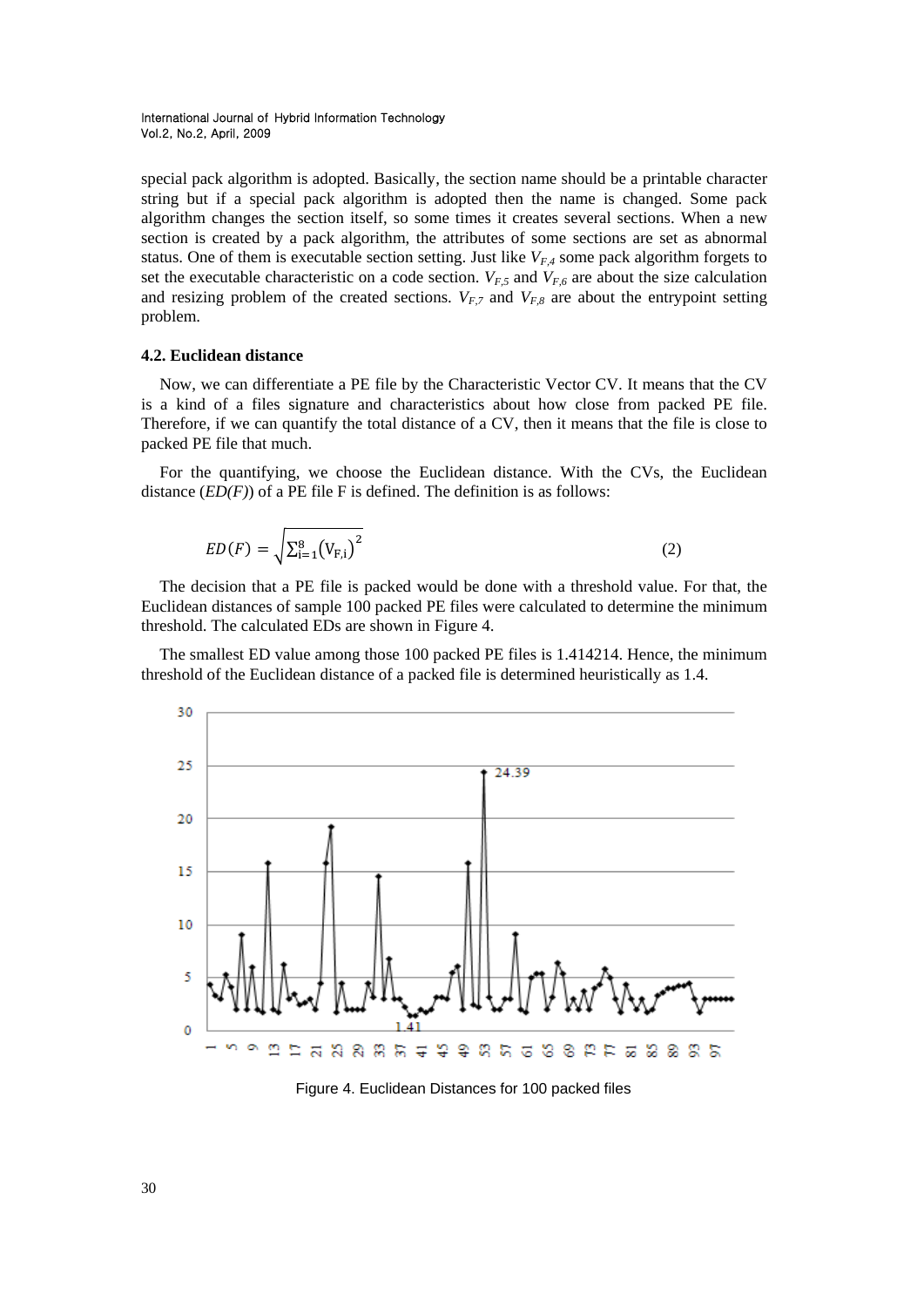As we have explained, the threshold value is calculated with the sample PE files. Therefore, if the sample files are changed then the threshold could be changed. However, the selected characteristics for CV are not shown in the normal PE files. It means that even if the sample files are changed, the threshold variation would not be very big.

## **5. Experimental results**

This approach was tested with 1,027 PE files. In those 1,027 PE files, there were 437 packed and 590 non-packed files. The test files were gathered from the "Program Files" and "system32" folders in Microsoft Windows XP operating system, downloaded from the Internet, and received from an anti-virus vendor. The PE files from the anti-virus vendor contained malware such as viruses and computer worms.

At the beginning, whether or not the files in the test sets were packed or unpacked was unknown. Therefore, all of the files in the test sets were analyzed with OllyDbg [11] and IDA Pro [12]. These tools are very helpful to inspect executable codes and determine whether a file is packed or not.

In our inspection the files are investigated manually and checked the packed files based on the section names of the PE files, some signatures about the dedicated packers on the codes, and some operation codes that are used for runtime code modification, etc. Actually the information about the packers is based on the analyzer's personal experience. Therefore it is very difficult to formalize that is the reason why we check the test files manually.



Figure 5. Euclidean Distances for the whole test set

At first, we have calculated the Euclidean distances for all the 1,027 test files. In Figure 5, all 1,027 PE files' EDs are given.

As we mentioned before, this technique determines whether a given PE file, F, is packed or not by comparing the *ED(F)* value with the minimum threshold of packed PE files. So, we compared the calculated EDs with the minimum threshold and decided whether the files are packed or not. The results are as follows.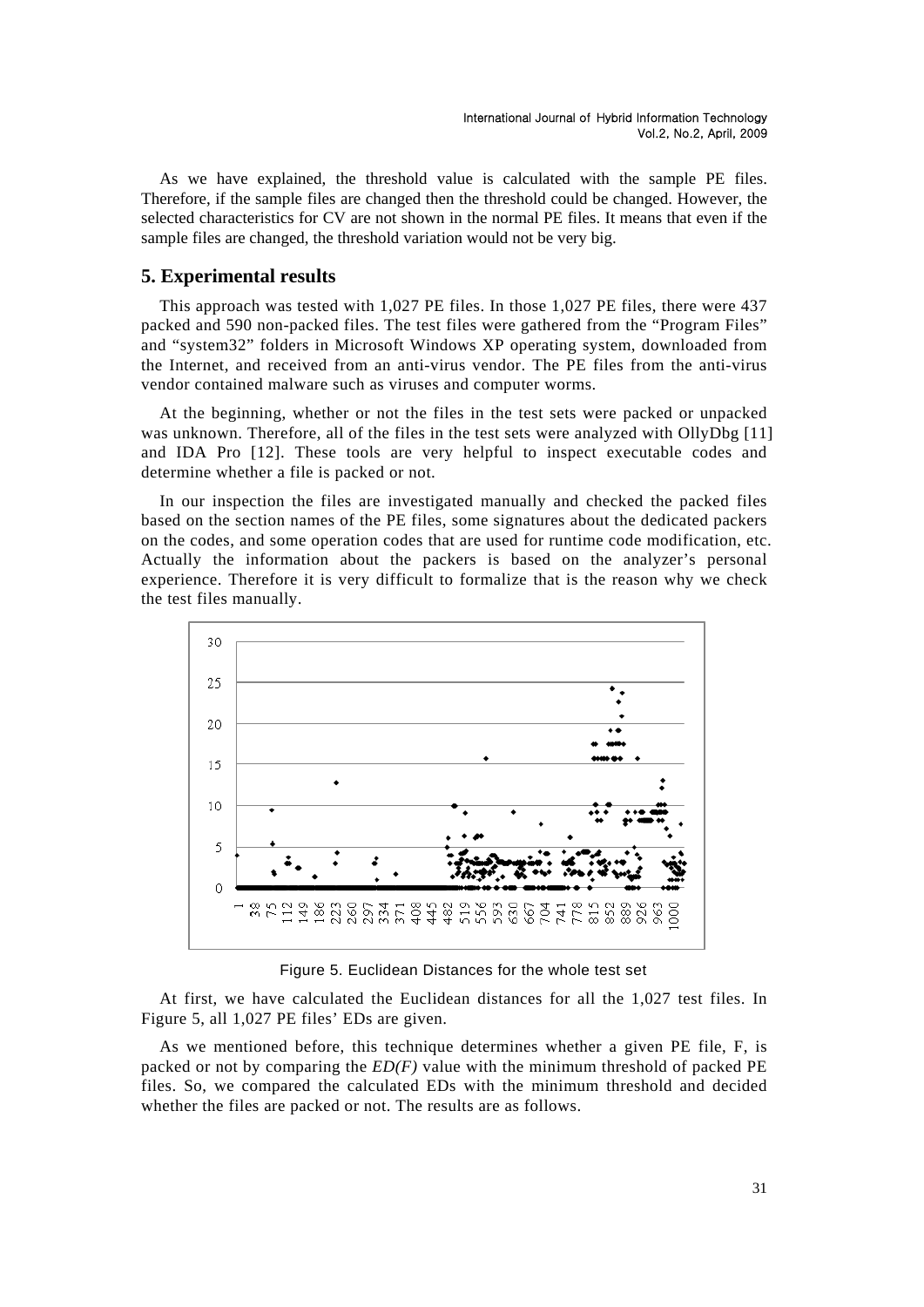The total experimental results are given in Table 3. The detection rate of this technique was 93.59% and the false positive rate was 3.99%. As mentioned in section 2.2, the detection results were compared with those of PEiD.

The detection rate of PEiD was 75.06% and false negative rate was 24.94%. Although the packer database of PEiD was updated, the detection rates of this technique were higher compared to those of PEiD.

In this experiment, we assumed that the PEiD would have no false positive case, because it uses the carefully examined signatures.

|                                                     | <b>PEiD</b> | Our technique |
|-----------------------------------------------------|-------------|---------------|
| <b>Total Test Set</b>                               | 1027        | 1027          |
| (Packed/Not Packed)                                 | (437/590)   | (437/590)     |
| Detection Results (Packed/Not Packed)               | 328/699     | 426/601       |
| Detection Results (False Positives/False Negatives) | 0/109       | 17/28         |
| <b>Detection Rate</b>                               | 75.06%      | 93.59%        |
| <b>False Positives Rate</b>                         | 0.00%       | 3.99%         |
| <b>False Negatives Rate</b>                         | 24.94%      | 6.41%         |

Table 3. Comparison between PEiD & Our technique

 From this experiment, we can say that our approach has much higher packed file detection rates and much lower false negative rates. As we can see in the Table 3, the false positives rate of our technique is 3.99%. It is because all the characteristic values are selected based on the characteristics of sample files. Therefore, some characteristics could be presented in the normal files.

## **6. Conclusions and future works**

This study presents a new PE header analysis-based packed PE file detection technique. It utilizes the fact that the PE header's features of packed files are different from those of normal non-packed PE files. For example, with packed PE files, it should be possible to modify and rewrite the executable codes. To change the codes in a PE file, the code section should contain the both executable and writable attributes. This is not the normal status of non-packed PE files.

These characteristics were selected by analyzing and comparing packed and nonpacked PE files. Based on the results of the analysis eight features were selected. Using these features, the characteristic vector (CV) was defined. With the CV, it calculates the Euclidean distance of a given PE file and determines the status (packed or non-packed) of the PE file.

The packed file detection rate of this technique was approximately 93.59%, which is much higher than that of PEiD, which currently is the mostly commonly used packed file detector. The proposed technique is also very effective because it checks only the selected eight features. Additionally, the Euclidean distance calculation does not require many resources.

In the future, research on malware detection via a PE header analysis will be conducted. Essentially nearly all types of malware are packed and encrypted. Therefore, it is possible to use the proposed analysis method to detect these types of packed files.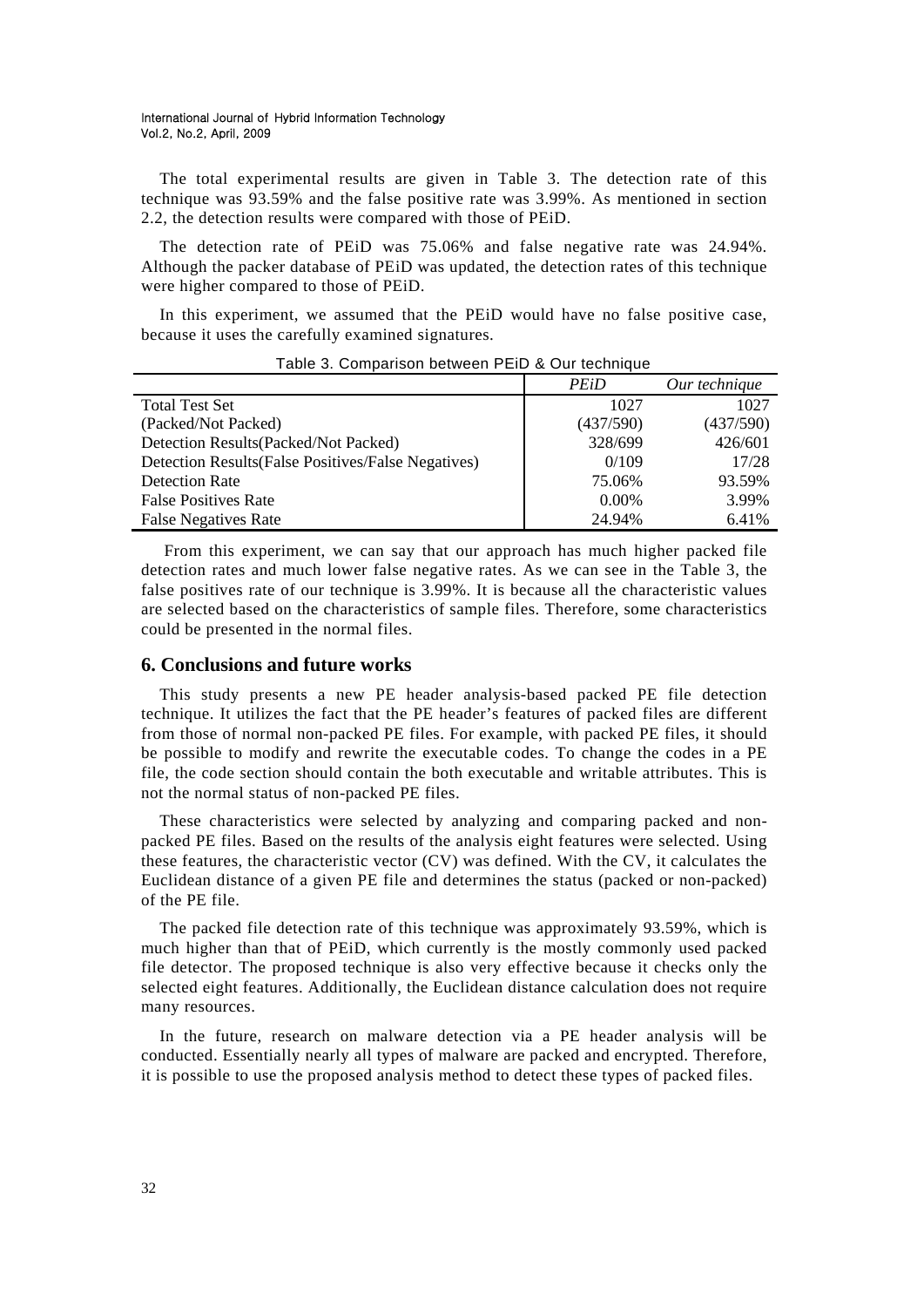In this paper, we utilized the Euclidean distance to quantify the amount of difference of characteristic values between normal files and packed files. However, Euclidean distance is very simple distance calculation algorithm so if we adopt other algorithms for the quantifying, then the results could be upgraded. For that, instead of Euclidean distance we are going to adopt the mahalanobis distance algorithm in the future. Because, there is a research about that if the elements of a vector have different orders then the mahalanobis distance is better than Euclidean distance to calculate the distance between the vector values – in this paper, the characteristic vectors.

Our approach checks only about the PE file's header area, so it does not need the body of the executable files. It means that it can check whether the file is packed or not only with a part of a file. This characteristic could be used for network based packed file detection technique.

We hope that this work could be helpful to analyze the malwares and can give some useful information to malware analyst.

### **References**

[1] Bruce Schneier, "Security-FOCUS: Attack Trends", QUEUE, June 2005.

[2] Korea Internet Security Center, "Korea Internet Incident Trend Report", KISA, June 2007.

[3] Nwokedi Idike and Aditya P. Mathur, "A Survey of Malware Detection Techniques", Technical Report, Purdue University, 2007.

[4] T. Brosch and M. Morgenstern, "Runtime Packers: The Hidden Problem," Proc. Black Hat USA, Black Hat, 2006; www.blackhat.com/presentations/bh-usa-06 BH-US-06-Morgenstern.pdf.

[5] Nick Harbour, "Stealth Secrets of the Malware Ninjas", Blackhat 2007, 2007.7

[6] Wikipedia, "Euclidean Distance", http://en.wikipedia.org/wiki/Euclidean\_metric

[7] Hodong Lee, "The construction and principal of executable file of Windows systems", Hanvit Media, 2005. 6

[8] C. Kreibich and J. Crowcroft. Honeycomb – creating intrustion detection signatures using honeypots. In 2nd Workshop on Hot Topics in Network, 2003.

[9] Lyda, Robert et al, "Using Entropy Analysis to Find Encrypted and Packed Malware", IEEE Security and Privacy, Apr. 2007.

[10] PEiD homepage, http://www.peid.info/

[11] OllyDbg homepage, http://www.ollydbg.de/

[12] IDA Pro homepage, http://www.hex-rays.com/idapro/

[13] C. Ko, G. Fink, and K. Levitt. Automated detection of vulnerabilities in privileged programs by execution monitoring. In Proceedings of the 10th Annual Computer Security Applications Conference, pages 134–144, December 1994.

[14] C. Kreibich and J. Crowcroft. Honeycomb – creating intrustion detection signatures using honeypots. In 2nd Workshop on Hot Topics in Network, 2003.

[15] W. Lee and S. Stolfo. Data mining approaches for intrusion detection. In Proceedings of the 7th USENIX Security Symposium, 1998.

[16] W. Li, K.Wang, S. Stolfo, and B. Herzog. Fileprints: Identifying file types by n-gram analysis. 6th IEEE Information Assurance Workshop, June 2005.

[17] http://msdn.microsoft.com/msdnmag/issues/02/02/PE/

[18] K. Wang and S. J. Stolfo. Anomalous payload-based network intrusion detection. In Proceedings of the 7th International Symposium on (RAID), pages 201–222, September 2004.

[19] Y. M. Wang, D. Beck, B. Vo, R. Roussev, and C. Verbowski. Detecting stealth software with strider ghostbuster. In Proceedings of the 2005 International Conference on Dependable Systems and Networks, pages 368–377, 2005.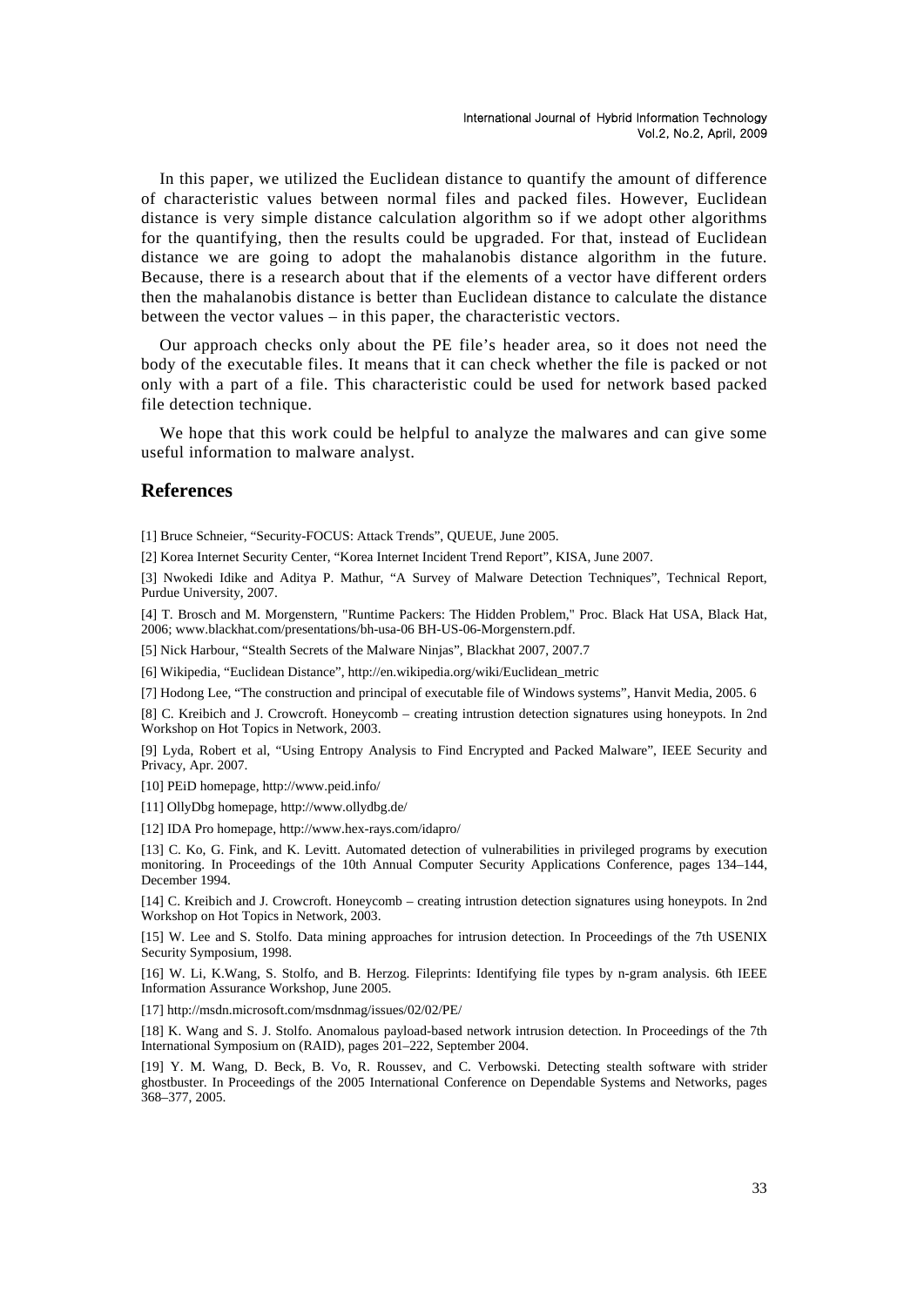[20] N. Weaver, V. Paxon, S. Staniford, and R. Cunningham. A taxonomy of computer worms. In Proceedings of the 2003 ACM Workship on Rapid Malcode, pages 11–18, 2003.

[21] A. Wespi, M. Dacier, and H. Debar. Intrusion detection using variable-length audit trail patterns. Recent Advances in Intrusion Detection (RAID), 2000.

[22] K. Ilgun, R. A. Kemmerer, and Porras P. A. State transition analysis: A rule-based intrusion detection approach. IEEE Transactions on Software Engineering, 1995.

[23] E. Kirda, C. Kruegel, G. Vigna, and N. Jovanovic. Noxes: A client-side solution for mitigating cross-site scripting attacks. In the 21st ACM Symposium on Applied Computing (SAC), 2006.

[24] A. Sulaiman, K. Ramamoorthy, S. Mukkamala, and A.H. Sung. Malware examiner using disassembled code (medic). Systems, Man and Cybernetics (SMC) Information Assurance Workshop 2005, June 2005.

[25] A. Sung, J. Xu, P. Chavez, and S. Mukkamala. Static analyzer of vicious executables (save). In Proceedings of the 20th Annual Computer Security Applications Conference (ACSAC '04), 00:326–334, 2004.

[26] C. Taylor and J. Alves-Foss. Nate – network analysis of anomalous traffic events, a low-cost approach. New Security Paradigms Workshop, 2001.

[27] A. Vasudevan and R. Yerraballi. Spike: Engineering malware analysis tools using unobtrusive binaryinstrumentation. In Proceedings of the 29th Australasian Computer Science Conference, pages 311–320, 2006.

[28] D. Wagner and D. Dean. Intrusion detection via static analysis. IEEE Symposium on Security and Privacy, 2001.

[29] R. B. Lee, D. K. Karig, P. McGregor, and Z. Shi. Enlisting hardware architecture to thwart malicious code injection. International Conference on Security in Pervasive Computing (SPC), 2003.

[30] W. Lee and S. Stolfo. Data mining approaches for intrusion detection. In Proceedings of the 7th USENIX Security Symposium, 1998.

[31] W. Li, K.Wang, S. Stolfo, and B. Herzog. Fileprints: Identifying file types by n-gram analysis. 6th IEEE Information Assurance Workshop, June 2005.

[32] C. M. Linn, M. Rajagopalan, S. Baker, C. Collberg, S. K. Debray, and J. H. Hartman. Protecting against unexpected system calls. Usenix Security Symposium, 2005.

[33] R.W. Lo, K.N. Levitt, and R.A. Olsson. Mcf: Malicious code filter. Computers and Society, pages 541–566, 1995.

[34] W. Masri and A. Podgurski. Using dynamic information flow analysis to detect attacks against applications. In Proceedings of the 2005 Workshop on Software Engineering for secure sytems –Building Trustworthy Applications, 30, May 2005.

[35] G. McGraw and G. Morrisett. Attacking malicious code: A report to the infosec research council. IEEE Software, 17(5):33–44, 2000.

[36] M. Milenkovic, A. Milenkovic, and E. Jovanov. Using instruction block signatures to counter code injection attacks. ACM SIGARCH Computer Architecture News, 33:108–117, March 2005.

[37] A. Mori, T. Izumida, T. Sawada, and T. Inoue. A tool for analyzing and detecting malicious mobile code. In Proceedings of the 28th International Conference on Software Engineering, pages 831 – 834, 2006.

[38] J. Rabek, R. Khazan, S. Lewandowski, and R. Cunningham. Detection of injected, dynamically generated, and obfuscated malicious code. In Proceedings of the 2003 ACM Workshop on Rapid Malcode, pages 76–82, 2003.

[39] San Diego Supercomputer Center. http://security.sdsc.edu/incidents/worm. 2000. 01. 18. shtml , June 2002.

[40] I. Sato, Y. Okazaki, and S. Goto. An improved intrusion detection method based on process profiling. IPSJ Journal, 43:3316 – 3326, 2002.

[41] S. E. Schechter, J. Jung, and Berger A. W. Fast detection of scanning worms infections. In Proceedings of Seventh International Symposium on Recent Advances in Intrusion Detection (RAID) 2004, 2004.

[42] R. Sekar, M. Bendre, P. Bollineni, and D. Dhurjati. A fast automaton-based approach for detecting anomalous program behaviors. In IEEE Symposium on Security and Privacy, 2001.

[43] R. Sekar, T. Bowen, and M. Segal. On preventing intrusions by process behavior monitoring. USENIX Intrusion Detection Workshop, 1999., 1999.

[44] R. Sekar, A. Gupta, J. Frullo, T. Shanbhag, A. Tiwari, H. Yang, and S. Zhou. Specification-based anomaly detection: A new approach for detectin network intrusions. ACM Computer and Communication Security Conference, 2002.

[45] exeinfope homepage, http://www.exeinfo.go.pl/